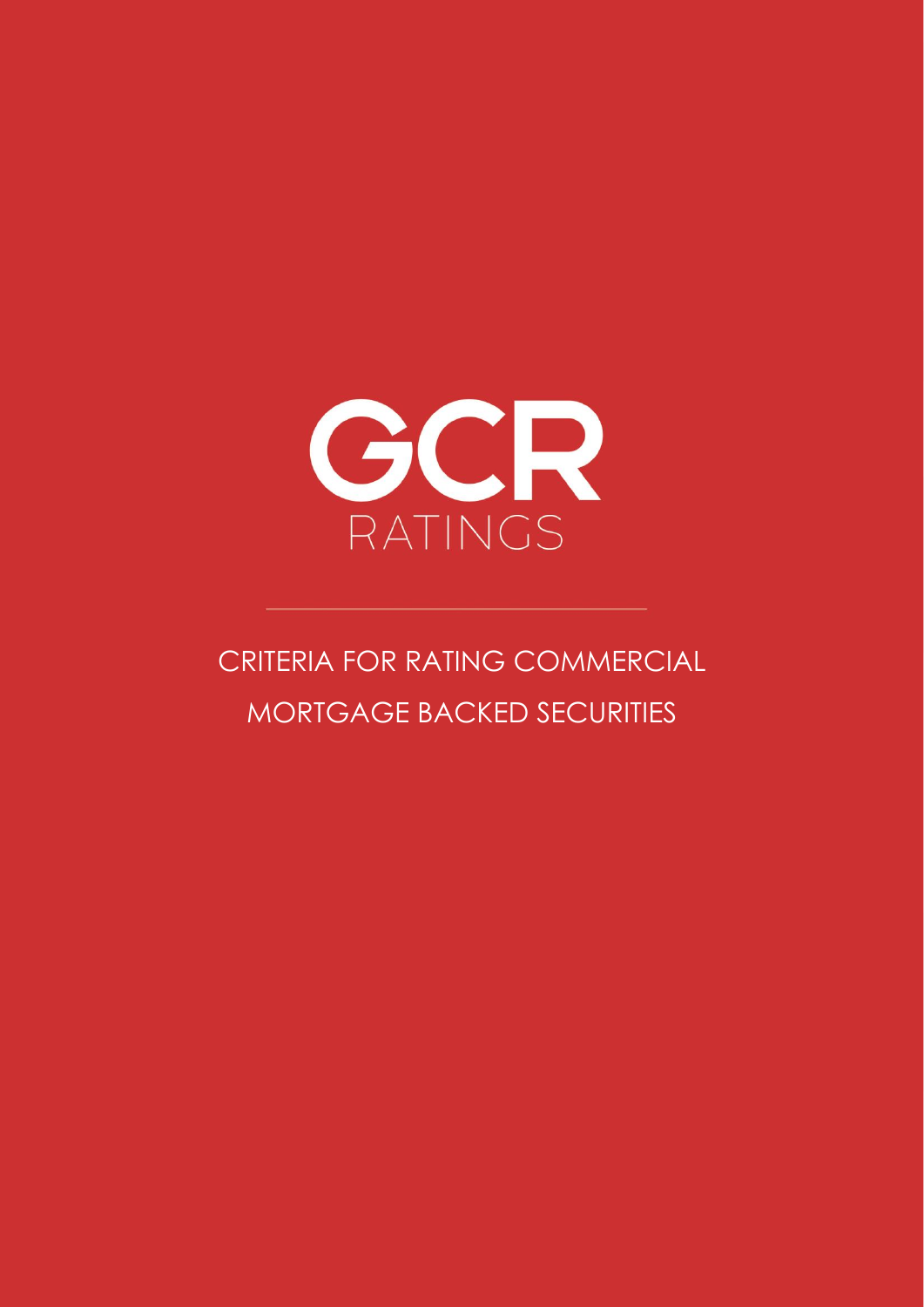# Contents

| <b>Scope of the Criteria</b>                       | 3  |
|----------------------------------------------------|----|
| <b>Summary of the Criteria Changes</b>             |    |
| Introduction                                       | 4  |
| <b>Rating Approach</b>                             | 4  |
| <b>Qualitative Analysis</b>                        |    |
|                                                    |    |
|                                                    |    |
|                                                    |    |
|                                                    |    |
| <b>Quantitative Analysis</b>                       |    |
|                                                    |    |
|                                                    |    |
|                                                    |    |
|                                                    |    |
|                                                    |    |
| <b>Disclaimer</b>                                  |    |
| Appendix A - Data requirements                     |    |
| Appendix B - Originator and Servicer Review Agenda | 10 |
| <b>Glossary of Terms/Acronyms</b>                  | 11 |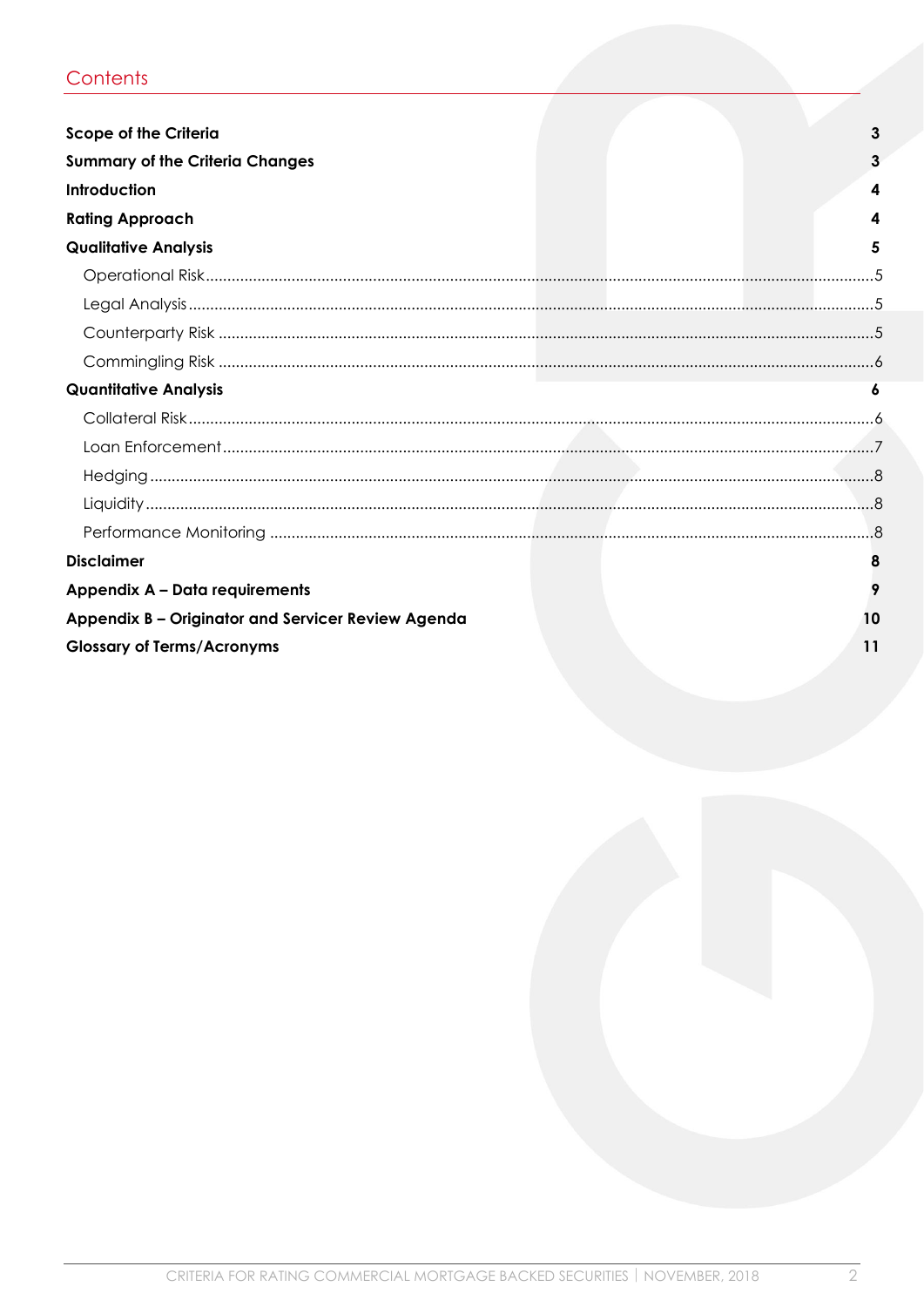# <span id="page-2-0"></span>Scope of the Criteria

- 1. This criteria titled 'Criteria for Rating Commercial Mortgage Backed Securities' ('CMBS Criteria') will be used to rate each commercial mortgage backed securities ('CMBS') transaction and will be accompanied by a transaction specific report that will disclose any additional observations or modifications to the Criteria. The Criteria should be read in conjunction with GCR Ratings' ('GCR') 'Criteria for Rating Structured Finance Transactions', updated and published in September 2018.
- 2. The methodology and assumptions detailed in this report will be further developed and enhanced as GCR rates a greater number of CMBS transactions.
- 3. This Criteria applies globally, although each individual jurisdiction and each specific transaction may give rise to additional observations and/or deviations, which will be disclosed in the transaction-specific reports.

## <span id="page-2-1"></span>Summary of the Criteria Changes

4. This Criteria is an update to the version published in May 2017<sup>1</sup>. There are no significant amendments to the Criteria. The update of this Criteria will not have an impact on any existing transactions that have been rated under it. Going forward, all new transactions will be rated using this Criteria.

<sup>&</sup>lt;sup>1</sup> This version of the criteria, published in September 2019, has been updated for formatting, naming conventions and alignment with GCR's updated Rating Symbols, Scales and Definitions only. This criteria is applicable to all previous publications referring to "Global Commercial Mortgage Backed Securities (CMBS) Rating Criteria, November 2018".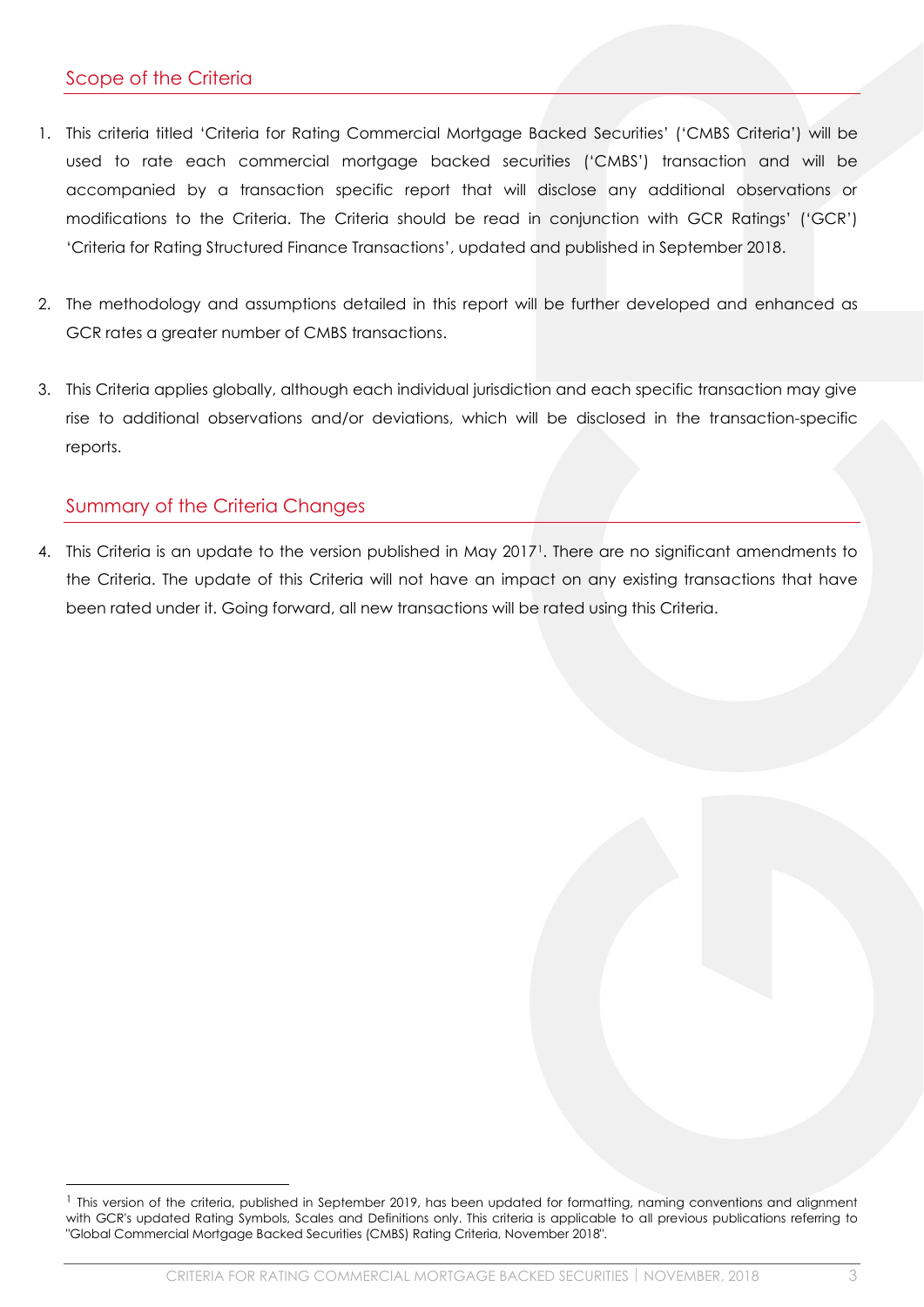#### <span id="page-3-0"></span>Introduction

- 5. GCR's CMBS Criteria aims to summarise how GCR assesses credit risks within CMBS transactions globally (excluding the USA). The approach looks to analyse the risk of the underlying collateral on a loan by loan basis, the transaction structure, operational risk and counterparty risk, amongst others.
- 6. As transactions can vary significantly and each transaction is unique, in certain cases analysis may diverge from stated assumptions. For example assumptions may vary between countries and between structure types. If Criteria assumptions are amended or supplemented, these will be disclosed in individual transaction reports. In markets where there is little history of commercial real estate, few originators, undeveloped mortgage security rules etc., the Criteria may be supplemented as necessary.

#### <span id="page-3-1"></span>Rating Approach

- 7. GCR's rating approach is both quantitative and qualitative, with final ratings accorded by a rating committee. GCR will initiate its rating approach with a review of the underlying commercial real estate collateral. The performance of the underlying real estate that acts as collateral is key. GCR will review stability and generation of income flows, asset quality, tenant profile, marketability of the property and future expected income over the property's economic life. GCR will also consider property market standards within specified countries, transaction costs, legal analysis, and lease structures, amongst others. GCR will also run a cash flow analysis to determine how projected rental flows are applied in the priority of payments for the loan on each payment date. GCR will also determine whether the stressed property value at transaction maturity can repay the outstanding debt - if a default does not occur during the life of the transaction - in order to determine if an orderly sale would be achievable.
- 8. As commercial real estate loans can be large and lumpy in nature, poor performance of one loan can have a dramatic effect on the entire portfolio. Pro-activeness of the servicer can influence the outcome of a CMBS transaction. Therefore, GCR will review servicers of CMBS transactions to determine their capabilities to manage the transaction over its lifetime during an onsite review. GCR will also conduct an onsite review of the originator.
- 9. GCR expects to receive adequate data for its analysis as listed in Appendix A. If certain data is not available, GCR may make conservative assumptions to fill the lack of data. GCR will also analyse available market data in respect of yields and rental values, among other market related trends.
- 10. A loan-level analysis on the real estate will be undertaken to determine the gross credit enhancement available to the portfolio, as well as a legal analysis to identify loan level features and transaction parties' obligations.
- 11. A liability analysis will also be undertaken to determine net credit enhancement levels. This analysis will consider structural features of the transaction in respect of, amongst others, liquidity.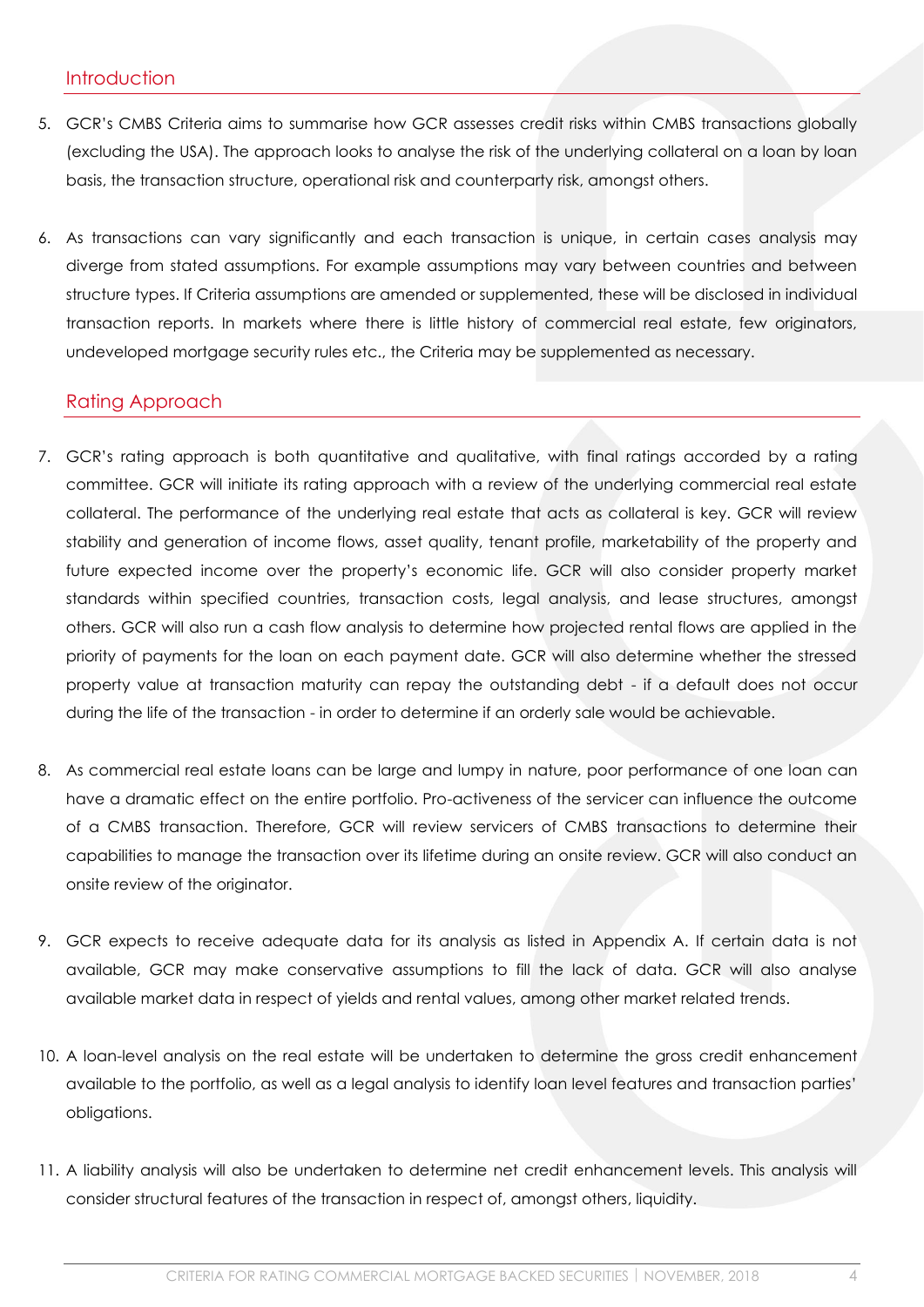12. Ratings for CMBS transactions are accorded by a ratings committee after consideration of both qualitative and quantitative analysis.

#### <span id="page-4-0"></span>Qualitative Analysis

#### <span id="page-4-1"></span>Operational Risk

13. A key factor of the rating analysis is the ability of the originator and servicer to perform their functions under the transaction documentation. As part of the rating analysis, GCR will carry out both an originator and servicer review for each transaction. The review provides a qualitative input to the rating committee. The role of the servicer is particularly important given high concentration risk within portfolios, timely intervention and proactive management can have a dramatic impact on a portfolio. GCR will consider work out strategies of servicers within its analysis.

#### <span id="page-4-2"></span>Legal Analysis

- 14. GCR expects to receive full transaction legal documentation as well as legal opinions, as discussed in its Criteria for Rating Structured Finance Transactions, updated in September 2018.
- 15. As part of the legal review, GCR may also request a letter of confirmation from the issuer that the pool of assets (i.e. underlying properties forming security to the transaction) has not been dual-ceded to another party.
- 16. For a CMBS transaction, a bankruptcy-remote SPV is expected to be established to isolate the assets from the bankruptcy and insolvency of other entities which are party to the transaction. Typically a loan will be advanced to the SPV in order to acquire the real estate collateral. The same loan is then assigned to another bankruptcy-remote SPV (the issuer), which finances the acquisition by issuing notes to investors.
- 17. GCR will carry out both a loan level and issuer level legal analysis on CMBS transactions. As well as issuerlevel documents and legal opinions, GCR also expects to receive borrower-level documents which may consist of mortgage security, constitutional documents, and inter-creditor agreements as well as loanlevel legal and tax opinions.
- 18. GCR typically uses external counsel to review legal opinions.

# <span id="page-4-3"></span>Counterparty Risk

19. GCR will review counterparty risk within the transaction. In order to support a rating higher than that of the originator, GCR expects transaction counterparties to meet the counterparty guidelines summarised in its Criteria for Rating Structured Finance Transactions, updated September 2018. GCR expects that at closing, the transaction documentation incorporates its counterparty guidelines. The underlying analytical assumption of the guidelines listed in the Criteria is that a jump-to-default of the relevant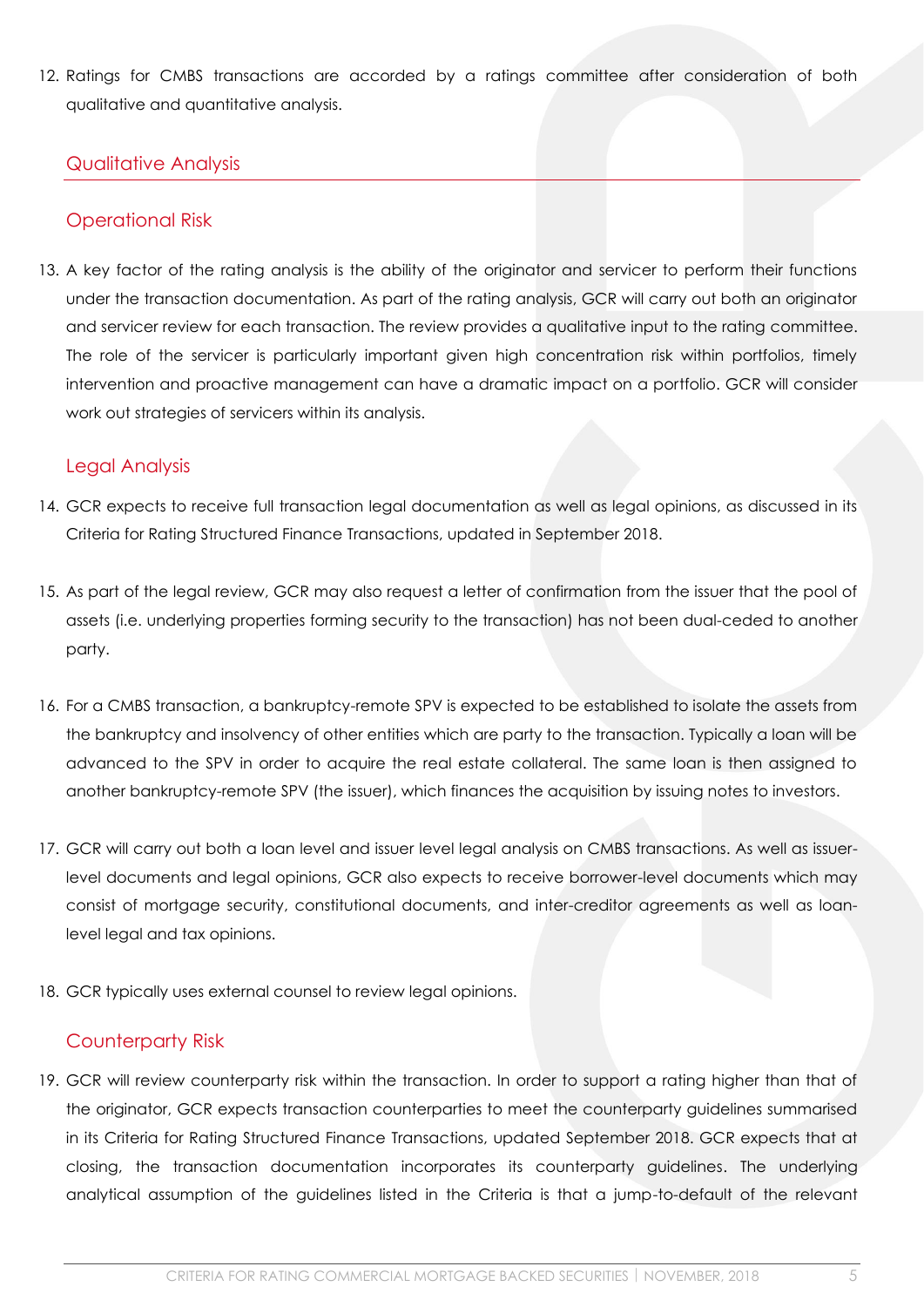counterparty within the specified remedial period is sufficiently remote to support the associated maximum achievable securities ratings.

# <span id="page-5-0"></span>Commingling Risk

20. Where commingling risk exists, this should be appropriately mitigated and furthermore covered in the legal opinion provided. For a CMBS transaction, funds should be paid directly into the issuer's bank account or paid into the account of the seller/originator and then transferred to the transaction account within a predefined time frame (see GCR's Criteria for Rating Structured Finance Transactions for more details).

# <span id="page-5-1"></span>Quantitative Analysis

# <span id="page-5-2"></span>Collateral Risk

- 21. Collateral performance is crucial to the analysis and is the key factor in determining default probability and loss severity for any limited recourse CMBS transaction, whereby the lenders only have recourse to the collateral barring statutory exclusions. GCR will perform a detailed mortgage collateral analysis, which will include projecting stressed property income and stressed loan performance over the loan term. Redemption of the loan at maturity forms part of GCR's analysis, and GCR will therefore stress the expected property value as well as determine the likely income to be achieved.
- 22. The value of commercial real estate is driven principally by its ability to generate future income. Therefore, GCR will analyse the tenant profile as well as vacancy rates, lease terms, etc., within its analysis. Rental increases contracted at a fixed rate will be considered in the analysis. Gross rent, however, is determined by tenants performing under their leases, hence the analysis of the tenant profile.
- 23. GCR will calculate the projected income on existing leases, it will also stress the net income due from subsequent leases. Within this analysis, GCR will consider lease term, and lease renewal probability.
- 24. Vacancy can occur between lease renewals or upon default of a lease. The length of the vacancy period can be determined by many factors, e.g. the marketability of the particular commercial property with the buildings i.e. location and flexibility in rental pricing as factors, and is considered in the analysis. Vacancy can impact projected net income, as earned rent is reduced and costs increase. Cost increases can be driven by capital expenditure (in order to maintain properties so that they can be released), property management costs, utility bills and maintenance during the vacancy period and letting fees (to contract new leases), amongst others. GCR will therefore stress vacancy costs during the vacancy period in its analysis to determine net rental income. Vacancy costs and declines in rental values impact the net rental income that can be achieved on the real estate. All these can be driven by market factors and are factored into the analysis.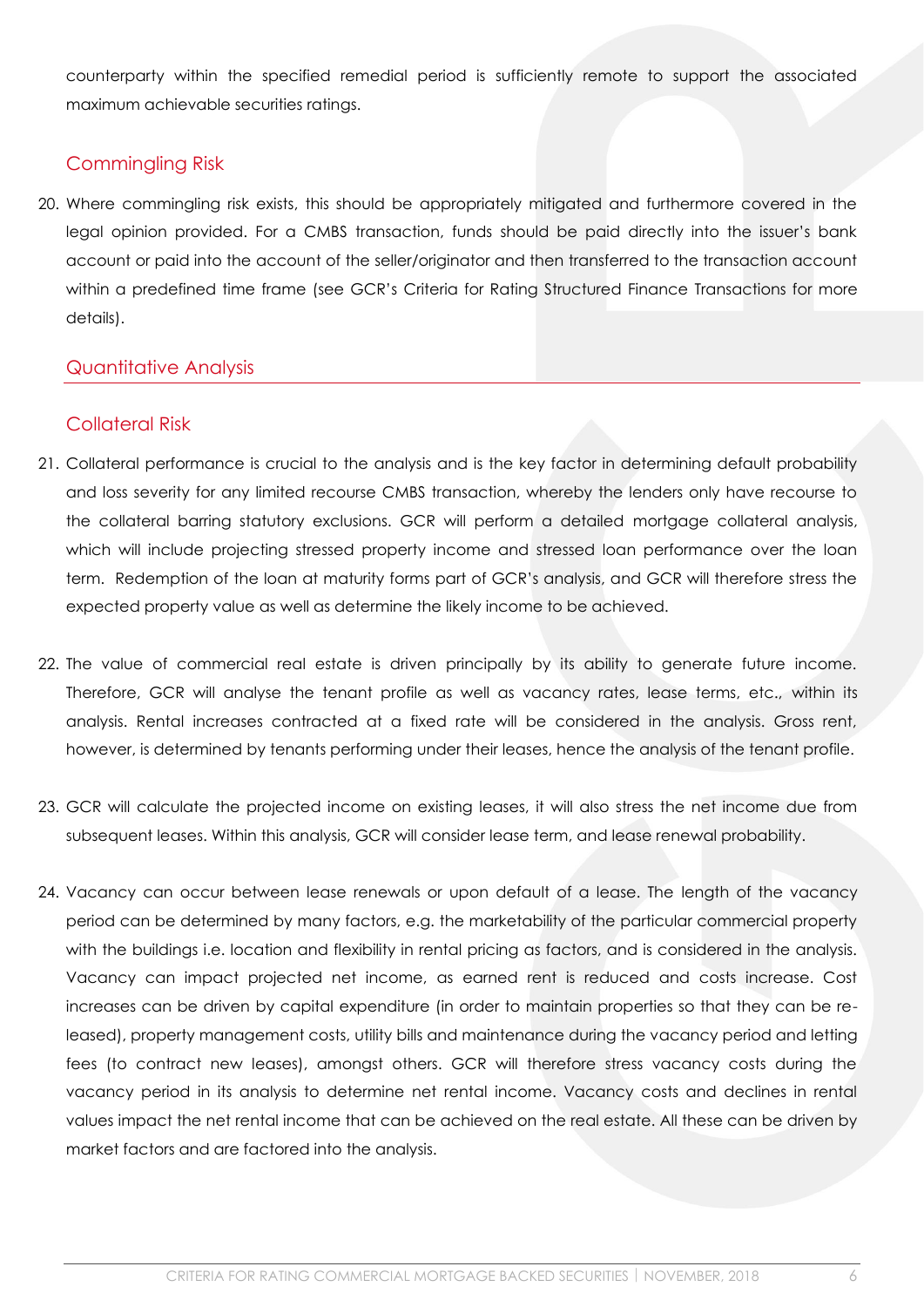- 25. GCR expects to receive independent valuation reports for all properties within the transaction portfolio, as well as perform an on-site review of the properties to determine their upkeep, maintenance and tenancy profile.
- 26. The value of the commercial real estate is principally determined in relation to its rental yield demanded by investors. A more secure or more desirable property will often be valued at a lower yield than a property deemed to be riskier. To value the commercial real estate, projected future income is capitalised. If an asset is highly liquid, the less volatility exists within valuations. Illiquid assets are subject to sharp increases in yields due to fears of potential collapses of income. Factors considered in valuations and onsite reviews include the property size, specification, location and economic market conditions. GCR will use this information to establish cap rates. Stressed cap rates are utilised to capitalise the property income over the projected period for each property. The total is then aggregated to calculate the total collateral value available to support each loan. In calculating the property value, transaction costs such as legal costs, estate agent costs, and registration and transfer fees are considered in the analysis.
- 27. Within its analysis, GCR will determine the net property income and net property value, as discussed above. GCR will also compare income generated on the portfolio against debt service payments under the debt financing. GCR will run a cash flow model to simulate the transaction in this regard. Performance related triggers will be an input into the modelling; if they are breached they often trap cash within a CMBS structure. However, if this de-leveraging mechanism does not cure the breached trigger, it is expected that the loan will default and become immediately due and payable. At this point, unless the debt is rescheduled, the work-out process will begin.
- 28. Performance triggers and events of default will be reviewed during GCR's analysis.
- 29. At loan maturity, if a default during the loan lifetime has not occurred, the stressed property value is compared to the outstanding debt secured under the mortgage, taking into consideration the entire loan balance. If the property value is sufficient to cover the securitised debt amount in full, GCR believes the borrower would undertake a sale of the properties to preserve its stake in the collateral.

#### <span id="page-6-0"></span>Loan Enforcement

- 30. Key aspects of enforcement are timing and recovery levels. Time to enforce security and the associated costs are often country specific and will vary within the analysis.
- 31. For CMBS, the transaction-specific considerations also have implications (i.e. property size, location, etc.) GCR will request estimated foreclosure costs from issuers in each jurisdiction where it rates CMBS transactions.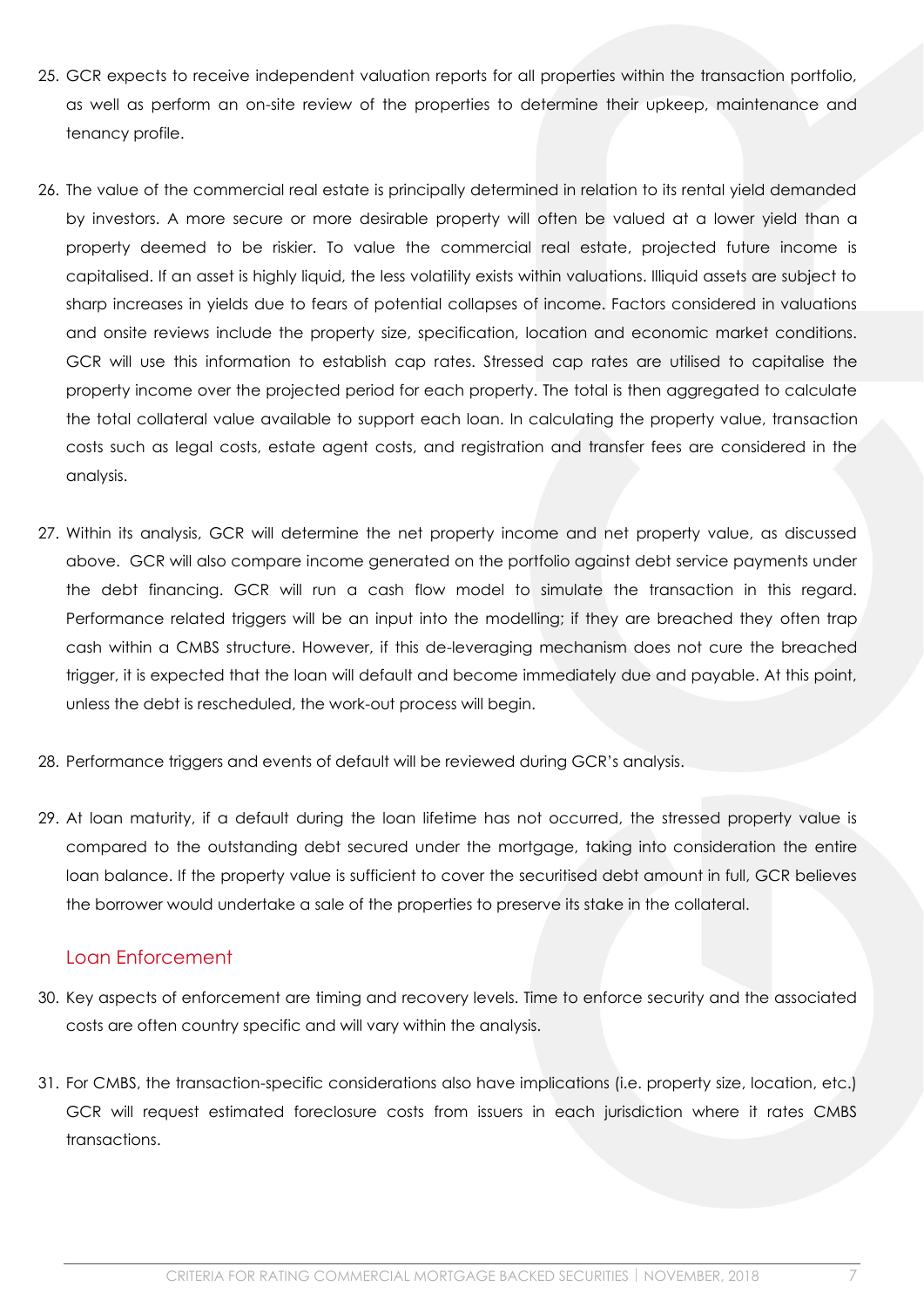# <span id="page-7-0"></span>**Hedging**

32. GCR assesses the impact of interest rate risk on the cash flows generated by the structured. Floating rate CMBS results in an interest rate mismatch with the underlying rent. Typically this mismatch is hedged by the borrower or the issuer entering into swap agreements. There may be costs associated upon swap termination, and swap breakage costs may have a negative effect upon recoveries. Fully balanceguaranteed swaps will not expose a transaction to market risk. GCR looks at the characteristics of the hedge agreement in place, if any, including the swap counterparty replacement mechanisms.

## <span id="page-7-1"></span>**Liquidity**

33. For timely payment on notes to occur, transactions are typically structured with liquidity facilities to cover revenue shortfalls and timing mismatches. Revenue shortfalls may occur at certain times due to a loan's scheduled interest payment profile or periodic special servicing fees which will reduce the net revenues available to cover the note interest when due.

## <span id="page-7-2"></span>Performance Monitoring

34. GCR expects to receive transaction reports on a monthly or quarterly basis. Periodically, GCR will expect to receive updated loan-by-loan information. For a CMBS transaction, cash flow modelling may not be continuously repeated over the life of the transaction if cash flows and the performance of the transaction remain in line with expectations. All transactions will be reviewed on an annual basis at a minimum, or as events may warrant. Declining performance of the transaction and changes in trends within the property or mortgage market may result in reviews being undertaken more frequently. GCR will aim to meet with the originator/servicer at least annually to discuss any updates to the origination/ servicing processes.

#### <span id="page-7-3"></span>**Disclaimer**

35. Note that GCR is not a legal, tax or financial adviser and will only provide a credit opinion of the rated securities. For example, a rating does not cover a potential change in the applicable laws nor can it be regarded as an audit. Moreover, GCR is not a party to the transaction documents nor does it provide legal, tax or structuring advice.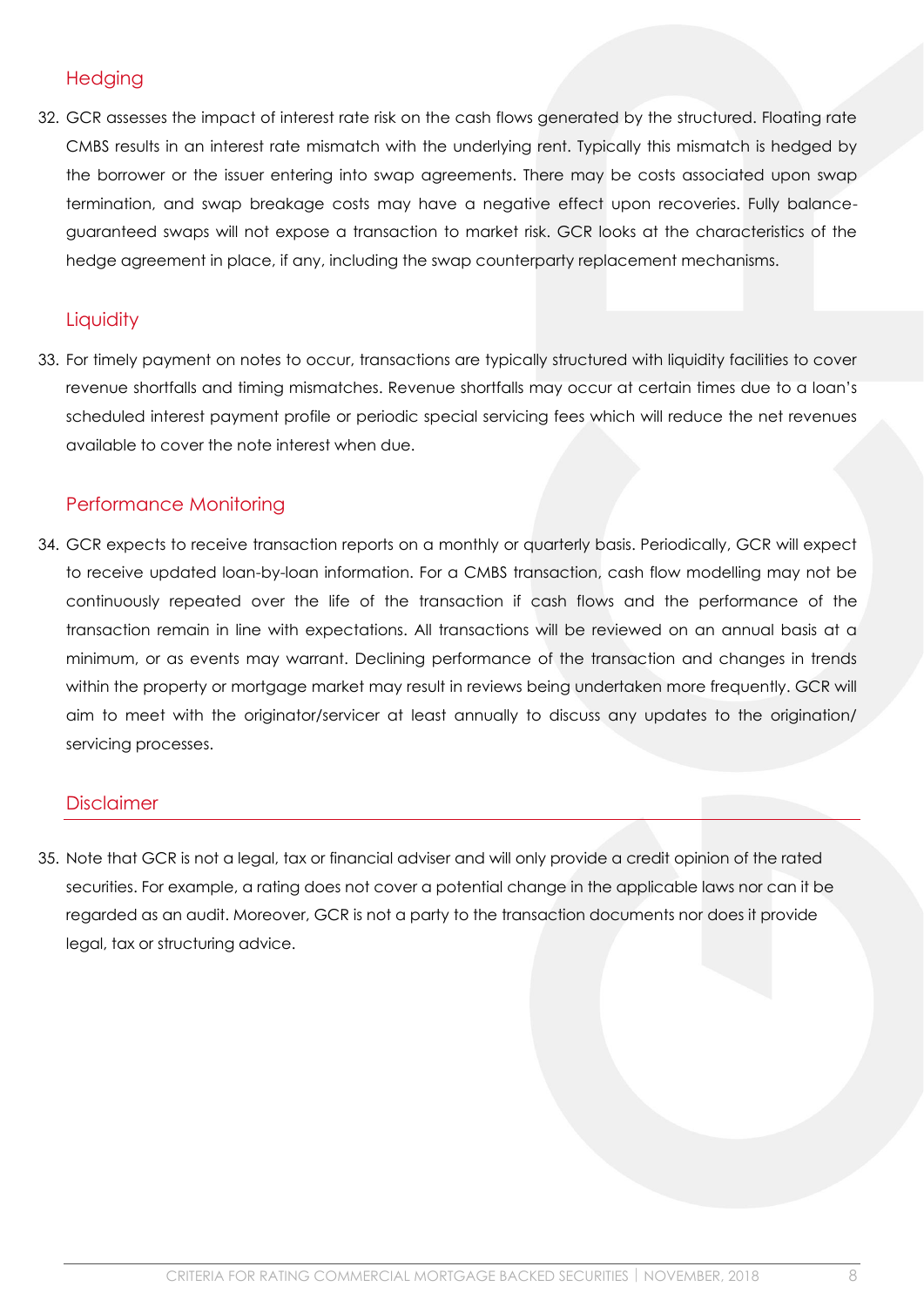# <span id="page-8-0"></span>Appendix A – Data requirements

GCR expects to receive sufficient data to analyse the underlying portfolio. A spreadsheet template may be provided for completion.

GCR expects to receive:

- Loan by loan information on the underlying collateral.
- Borrower information.
- Property information.
- Tenant information.
- Commercial unit information.
- Portfolio information.
- Counterparty information.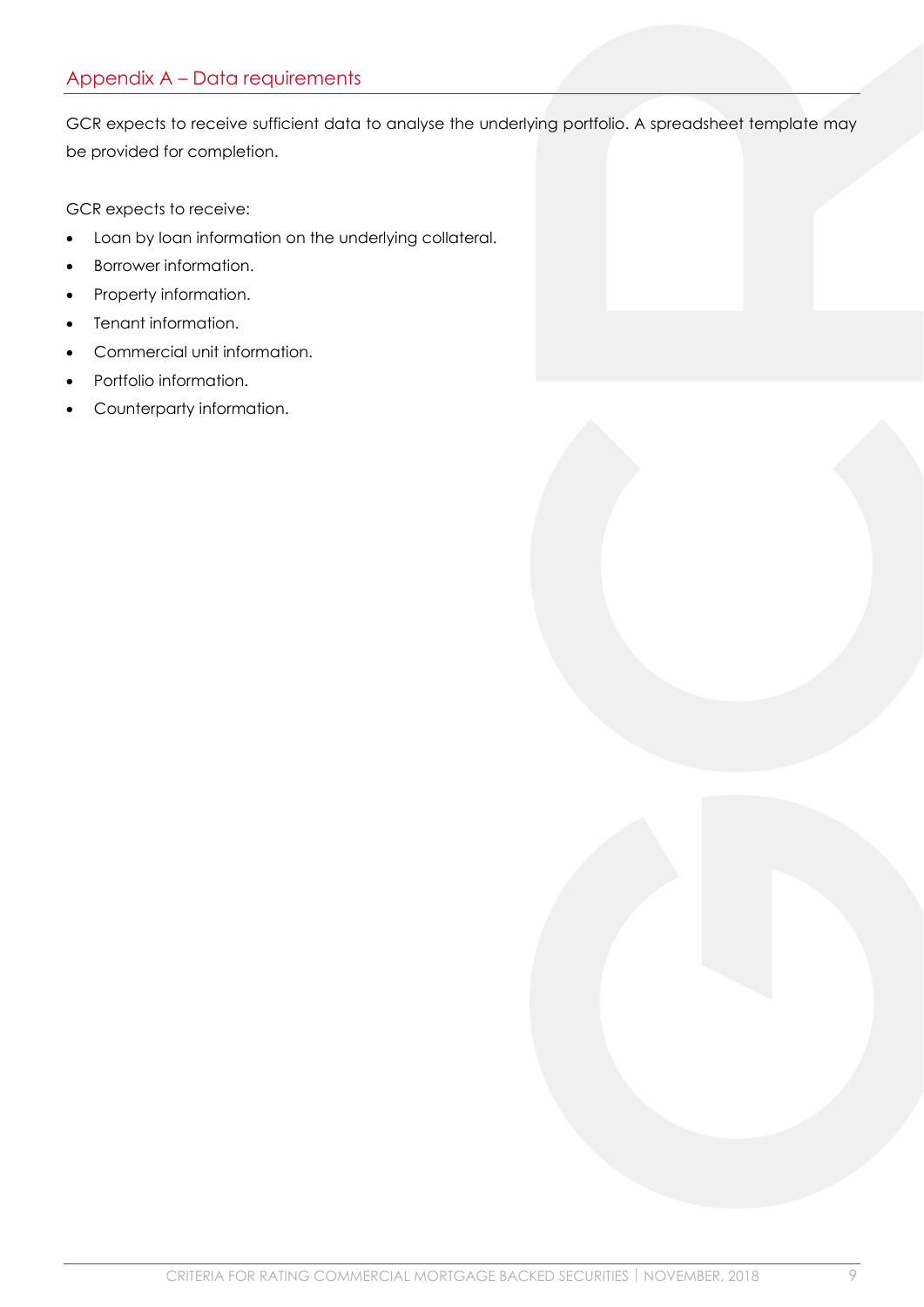<span id="page-9-0"></span>As discussed in the Criteria, GCR will carry out an on-site review for each originator/servicer. The review will include discussion on the following, amongst others:

- Company operating structure and history.
- Property maintenance.
- Conflict of interest.
- Legal department capabilities.
- Underwriting policies.
- Management/staffing.
- Origination.
- Underwriting and appraisals.
- Valuations.
- Servicing and collections.
- Work out processes.
- Data extraction capabilities.
- Systems.
- Disaster recovery plan.
- Mortgage regulation.
- Customer service.
- Quality control.
- Marketing.
- Audit.
- Audited Financial Statements (if applicable).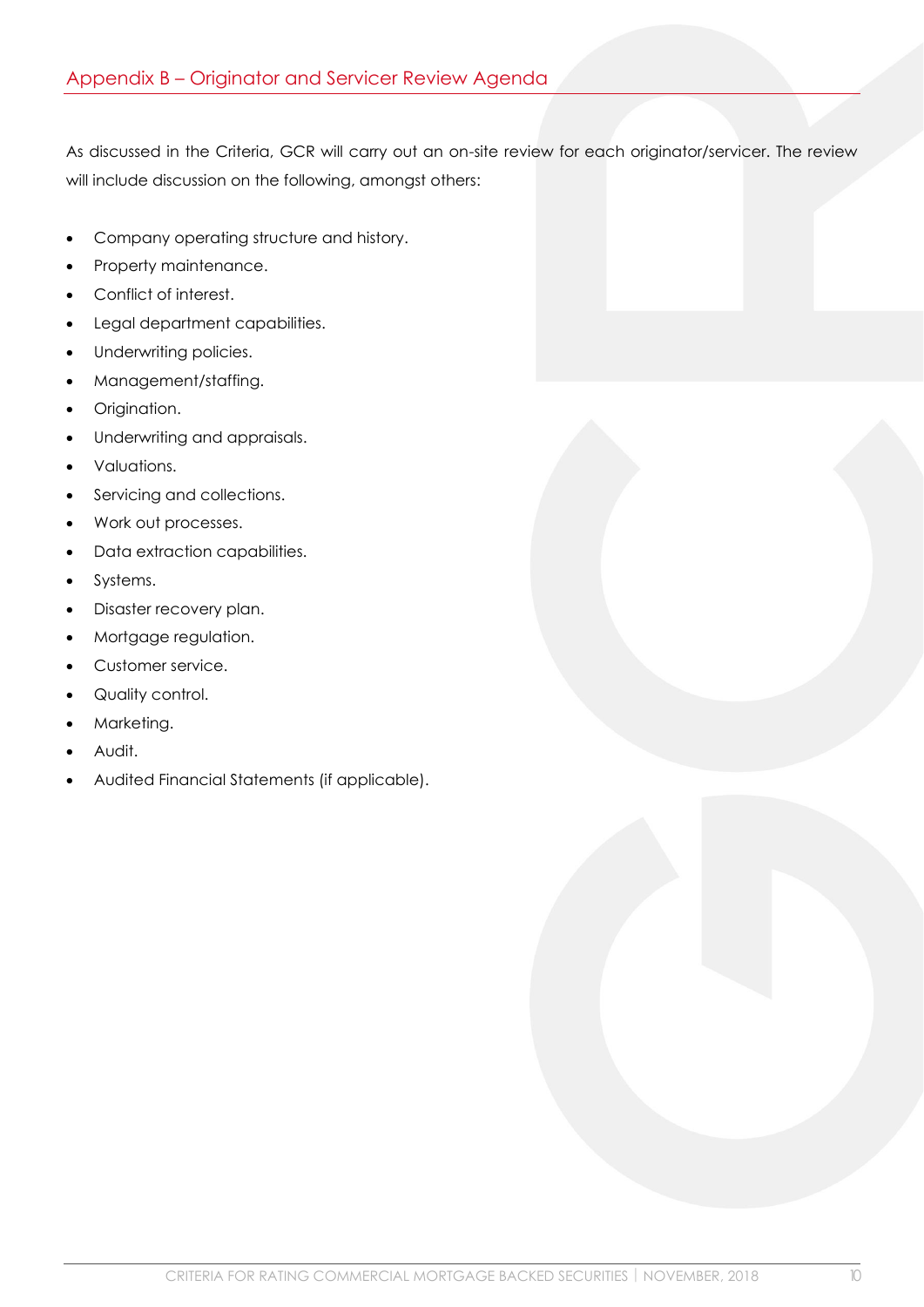# <span id="page-10-0"></span>Glossary of Terms/Acronyms

| Administrator        | A transaction appointed agent responsible for the managing of a Conduit or a Special Purpose Vehicle. The responsibilities        |
|----------------------|-----------------------------------------------------------------------------------------------------------------------------------|
|                      | may include maintaining the bank accounts, making payments and monitoring the transaction performance.                            |
| Advance              | A lending term, to transfer funds from the creditor to the debtor.                                                                |
| Agent                | An agreement where one party (agent) concludes a juristic act on behalf of the other (principal). The agent undertakes to         |
|                      | perform a task or mandate on behalf of the principal.                                                                             |
| Amortisation         | From a liability perspective, the paying off of debt in a series of installments over a period of time. From an asset             |
|                      | perspective, the spreading of capital expenses for intangible assets over a specific period of time (usually over the asset's     |
|                      | useful life).                                                                                                                     |
| Arrears              | General term for non-performing obligations, i.e. obligations that are overdue.                                                   |
| Asset                | An item with economic value that an entity owns or controls.                                                                      |
| Bond                 | A long term debt instrument issued by either: a company, institution or the government to raise funds.                            |
| Borrower             | The party indebted or the person making repayments for its borrowings.                                                            |
| Call Option          | A provision that allows an Issuer the right, not the obligation, to repurchase a security before its maturity at an agreed        |
|                      | price. The seller has the obligation to sell the security if the call option holder exercises the option.                         |
| Capital              | The sum of money that is used to generate proceeds.                                                                               |
| Cash Flow            | A financial term for monetary changes in operations, investing and financing activities.                                          |
| Collateral           | An asset pledged as security in event of default.                                                                                 |
| Commingling          | The mixing of various transaction parties' funds in an account.                                                                   |
| Coupon               | Interest payment on a security.                                                                                                   |
|                      | A provision that is indicative of performance. Covenants are either positive or negative. Positive covenants are activities       |
| Covenant             | that the borrower commits to, typically in its normal course of business. Negative covenants are certain limits and               |
|                      | restrictions on the borrowers' activities.                                                                                        |
| Credit               | A contractual agreement in which a borrower receives something of value now, and agrees to repay the lender at some               |
|                      | date in the future, generally with interest. The term also refers to the borrowing capacity of an individual or company           |
|                      | Limited protection to a transaction against losses arising from the assets. The credit enhancement can be either internal or      |
| Credit               | external. Internal credit enhancement may include: Subordination; over-collateralisation; excess spread; security package;        |
| Enhancement          | arrears reserve; reserve fund and hedging. External credit enhancement may include: Guarantees; Letters of Credit and             |
|                      | hedging.                                                                                                                          |
| Credit Rating        | An opinion regarding the creditworthiness of an entity, a security or financial instrument, or an issuer of securities or         |
|                      | financial instruments, using an established and defined ranking system of rating categories.                                      |
| <b>Credit Risk</b>   | The probability or likelihood that a borrower or issuer will not meet its debt obligations. Credit Risk can further be separated  |
|                      | between current credit risk (immediate) and potential credit risk (deferred).                                                     |
| Debt                 | An obligation to repay a sum of money.                                                                                            |
| Debt Sponsor         | Usually as Investment bank that brings a transaction to the capital markets, similar to an Arranger.                              |
|                      | A default occurs when: 1.) The Borrower is unable to repay its debt obligations in full; 2.) A credit-loss event such as charge-  |
| Default              | off, specific provision or distressed restructuring involving the forgiveness or postponement of obligations; 3.) The borrower is |
|                      | past due more than X days on any debt obligations as defined in the transaction documents; 4.) The obligor has filed for          |
|                      | bankruptcy or similar protection from creditors.                                                                                  |
| Desktop              | An assessment of the property value, with the value being compared to similar properties in the area.                             |
| Downgrade            | The assignment of a lower credit rating to a corporate, sovereign of debt instrument by a credit rating agency. Opposite          |
|                      | of upgrade.                                                                                                                       |
| Enforcement          | To make sure people do what is required by a law or rule et cetera.                                                               |
| Environment          | The surroundings or conditions in which an entity operates (Economic, Financial, Natural).                                        |
| <b>Excess Spread</b> | The net weighted average interest rate receivable on a pool of assets being greater than the weighted average interest            |
|                      | rate payable for the debt securities.                                                                                             |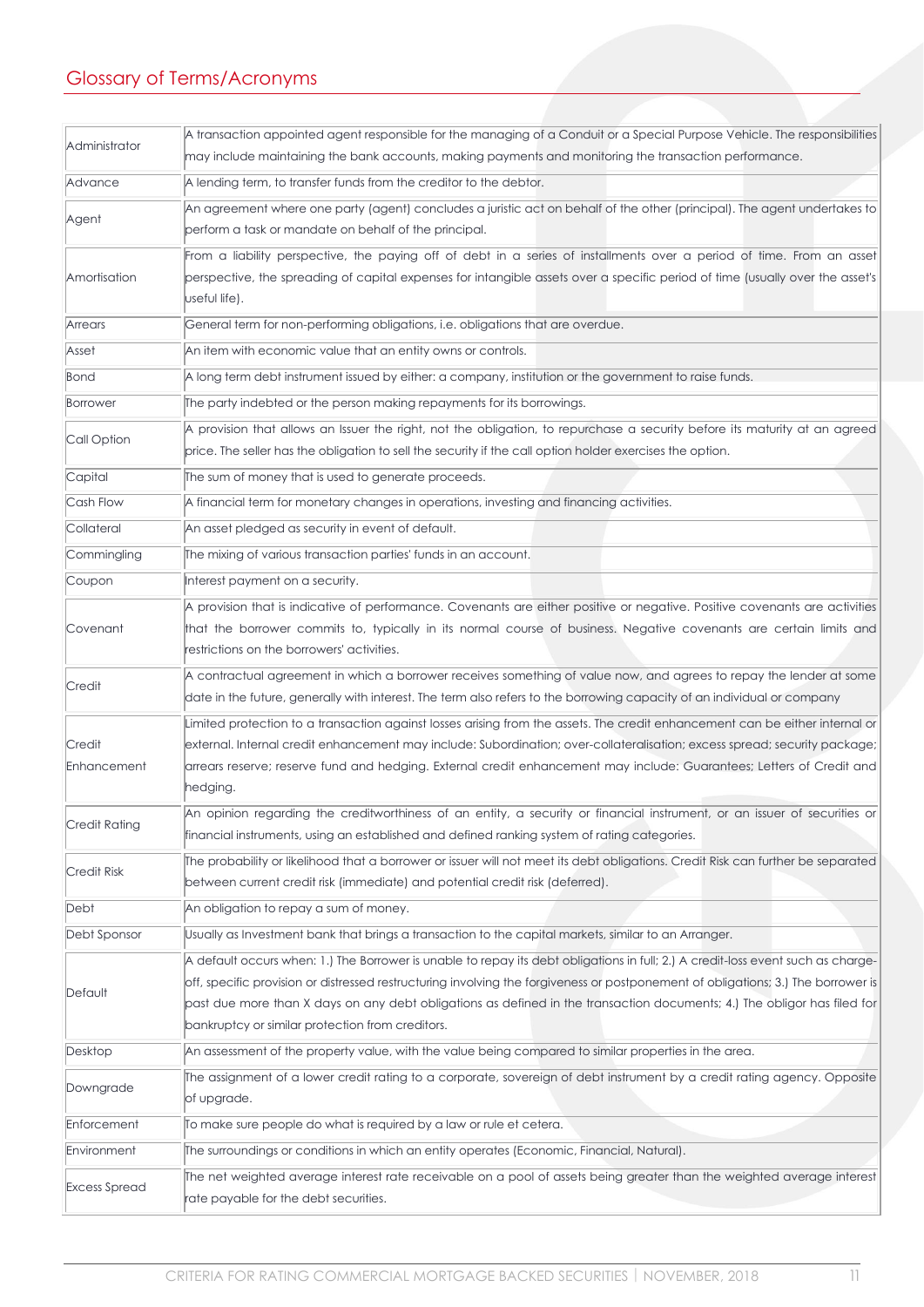| Guarantee              | An undertaking for performance of another's obligations in event of default.                                                                    |  |
|------------------------|-------------------------------------------------------------------------------------------------------------------------------------------------|--|
| Guaranteed             |                                                                                                                                                 |  |
| Investment             | A contract that guarantees the principal and interest repayment over a period of time. Typically GIC are used in relation<br>to a bank account. |  |
| Contract               |                                                                                                                                                 |  |
| Income                 | Money received, especially on a regular basis, for work or through investments.                                                                 |  |
| Index                  | An assessment of the property value, with the value being compared to similar properties in the area.                                           |  |
| Issuer                 | The party indebted or the person making repayments for its borrowings.                                                                          |  |
| Junior                 | A security that has a lower repayment priority than senior securities.                                                                          |  |
| Liability              | All financial claims, debts or potential losses incurred by an individual or an organisation.                                                   |  |
| Liquidity              | The ability to repay short-term obligations or short-term availability of liquid assets to a market or entity.                                  |  |
| Liquidity Risk         | The risk that a company may not be able to meet its financial obligations or other operational cash requirements due to                         |  |
|                        | an inability to timeously realise cash from its assets. Regarding securities, the risk that a financial instrument cannot be                    |  |
|                        | traded at its market price due to the size, structure or efficiency of the market.                                                              |  |
|                        | A sum of money borrowed by a debtor that is expected to be paid back with interest to the creditor. A debt instrument                           |  |
|                        | where immovable property is the collateral for the loan. A mortgage gives the lender a right to take possession of the                          |  |
| Loan                   | property if the borrower fails to repay the loan. Registration is a prerequisite for the existence of any mortgage loan. A                      |  |
|                        | mortgage can be registered over either a corporeal or incorporeal property, even if it does not belong to the mortgagee.                        |  |
|                        | Also called a Mortgage bond.                                                                                                                    |  |
| Loss                   | A tangible or intangible, financial or non-financial loss of economic value.                                                                    |  |
| Market                 | An assessment of the property value, with the value being compared to similar properties in the area.                                           |  |
| Obligation             | The title given to the legal relationship that exists between parties to an agreement when they acquire personal rights                         |  |
|                        | against each other for entitlement to perform.                                                                                                  |  |
| Option                 | Either a call or a put option. A call option gives the holder the right to buy assets at an agreed price on or before a                         |  |
|                        | particular date. A put option gives the holder the right to sell assets at an agreed price on or before a particular date.                      |  |
| Origination            | A process of creating assets.                                                                                                                   |  |
| Originator             | An entity that created assets and hold on balance sheet for securitisation purposes.                                                            |  |
| Owner Trust            | Owner of a securitisation vehicle that acts in the best interest of the Noteholders.                                                            |  |
| Payment Date           | The date on which the payment of a coupon is made.                                                                                              |  |
| Prepayment             | Early or excess repayment of an obligation. Partial or full prepayment of the outstanding loan amount.                                          |  |
| <b>Prepayment Rate</b> | The rate of prepayment in relation to the pool of obligations. Also called prepayment speed.                                                    |  |
| Principal              | The total amount borrowed or lent, e.g. the face value of a bond, excluding interest.                                                           |  |
|                        | An issuance of securities without market participation, however, with a select few investors. Placed on a private basis and                     |  |
| Private                | not in the open market.                                                                                                                         |  |
| Property               | Movable or immovable asset.                                                                                                                     |  |
| Provision              | An amount set aside for expected losses to be incurred by a creditor.                                                                           |  |
|                        | A Rating Outlook indicates the potential direction of a rated entity's rating over the medium term, typically one to two                        |  |
| Rating Outlook         | years. An outlook may be defined as: 'Stable' (nothing to suggest that the rating will change), 'Positive' (the rating symbol                   |  |
|                        | may be raised), 'Negative' (the rating symbol may be lowered) or 'Evolving' (the rating symbol may be raised or lowered).                       |  |
| Recovery               | The action or process of regaining possession or control of something lost. To recoup losses.                                                   |  |
|                        | Payment made to honour obligations in regards to a credit agreement in the following credited order: 3.) Satisfy the due                        |  |
| Repayment              | or unpaid interest charges; 4.) Satisfy the due or unpaid fees or charges; and 5.) To reduce the amount of the principal                        |  |
|                        | debt.                                                                                                                                           |  |
| Reserves               | A portion of funds allocated for an eventuality.                                                                                                |  |
| Seasoning              | The age of an asset, the time period passed since origination.                                                                                  |  |
| Securities             | Various instruments used in the capital market to raise funds.                                                                                  |  |
| Securitisation         | Is a process of repackaging portfolios of cash-flow producing financial instruments into securities for sale to third parties.                  |  |
| Security               | An asset deposited or pledged as a guarantee of the fulfilment of an undertaking or the repayment of a loan, to be                              |  |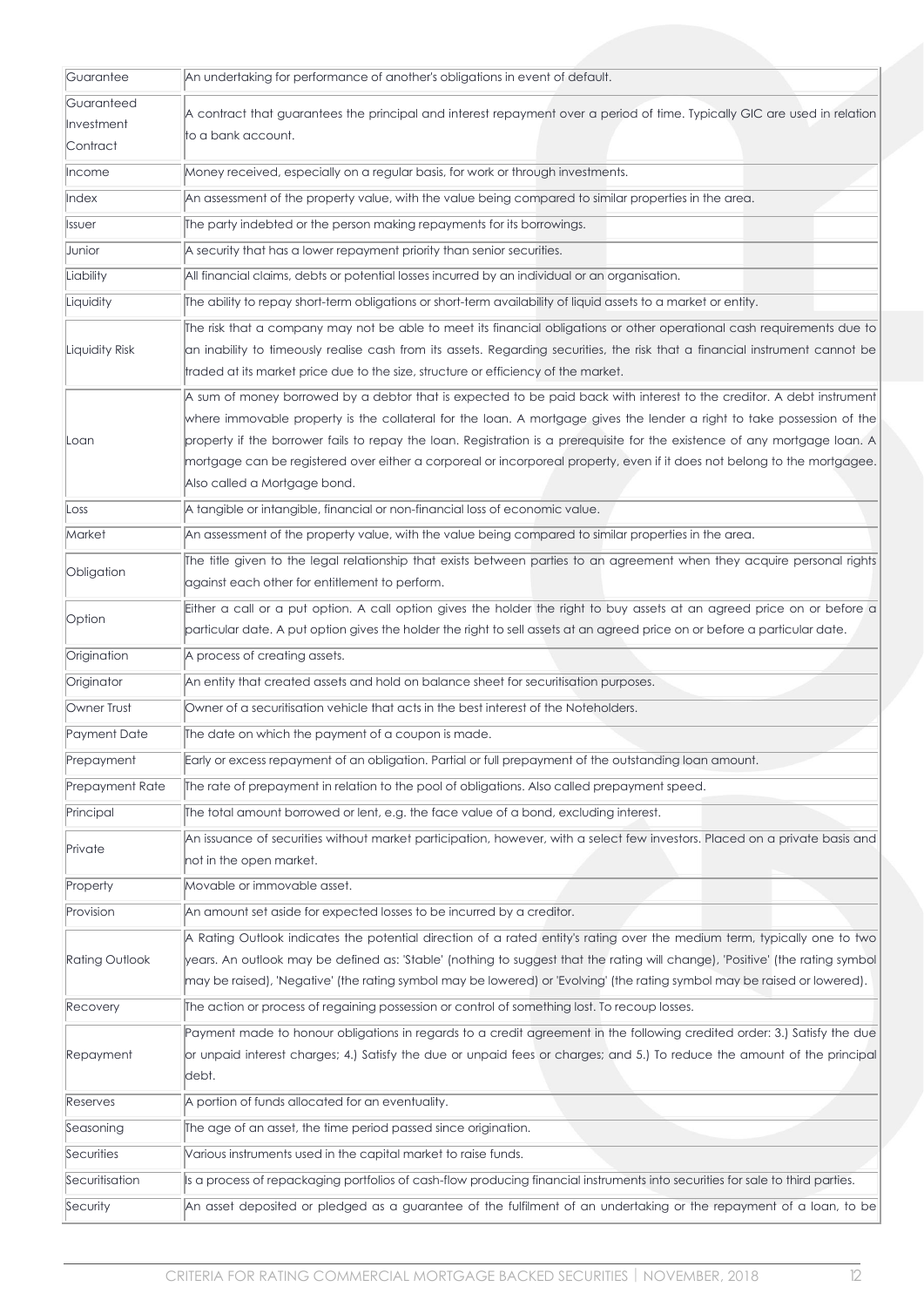|                           | forfeited in case of default.                                                                                                                                                                                                                                                                     |
|---------------------------|---------------------------------------------------------------------------------------------------------------------------------------------------------------------------------------------------------------------------------------------------------------------------------------------------|
| Senior                    | A security that has a higher repayment priority than junior securities.                                                                                                                                                                                                                           |
| Servicer                  | A transaction appointed agent that performs the servicing of mortgage loans, loan or obligations.                                                                                                                                                                                                 |
| Shareholder               | An individual, entity or financial institution that holds shares or stock in an organisation or company.                                                                                                                                                                                          |
| Spread                    | The interest rate that is paid in addition to the reference rate for debt securities.                                                                                                                                                                                                             |
| <b>Stock Code</b>         | A unique code allocated to a publicly listed security.                                                                                                                                                                                                                                            |
| <b>Structured Finance</b> | A method of raising funds in the capital markets. A Structured Finance transaction is established to accomplish certain<br>funding objectives whist reducing risk.                                                                                                                                |
| Subordinated Loan         | A loan typically given by the Issuer to the securitisation vehicle that is more junior than a junior tranche.                                                                                                                                                                                     |
| Surveillance              | Process of monitoring a transaction according to triggers, covenants and key performance indicators.                                                                                                                                                                                              |
| Timely Payment            | The principal debt, interest, fees and expenses being repaid promptly in accordance with the contractual obligation.                                                                                                                                                                              |
| Tranche                   | In a structured finance, a slice or portion of debt securities offered that is structured or grouped to resemble the same<br>degree of risk associated with the underlying asset or with a similar degree of risk. A junior tranche has a higher degree of<br>default risk than a senior tranche. |
| Transaction               | A transaction that enables an Issuer to issue debt securities in the capital markets. A debt issuance programme that allows<br>an Issuer the continued and flexible issuance of several types of securities in accordance with the programme terms and<br>conditions.                             |
| Trust                     | A third party that acts in the best interest of another party, according to the trust deed, usually the investors. Owner of a<br>securitisation vehicle that acts in the best interest of the Noteholders.                                                                                        |
| Trustee                   | A third party that acts in the best interest of another party, according to the trust deed, usually the investors. Owner of a<br>securitisation vehicle that acts in the best interest of the Noteholders.                                                                                        |
| Ultimate Payment          | A measure of the principal debt, interest, fees and expenses being repaid over a period of time determined by recoveries.                                                                                                                                                                         |
| Valuation                 | An assessment of the property value, with the value being compared to similar properties in the area.                                                                                                                                                                                             |
| Waterfall                 | In securitisation, the order in which the cash flows are allocated to the transaction parties.                                                                                                                                                                                                    |
| Weighted                  | The weight that a single obligation has in relation to the aggregated pool of obligations. For example, a single mortgage<br>principal balance divided by the aggregated mortgage pool principal balance.                                                                                         |
| <b>Weighted Average</b>   | An average resulting from the multiplication of each component by a factor reflecting its importance or, relative size to a<br>pool of assets or liabilities.                                                                                                                                     |